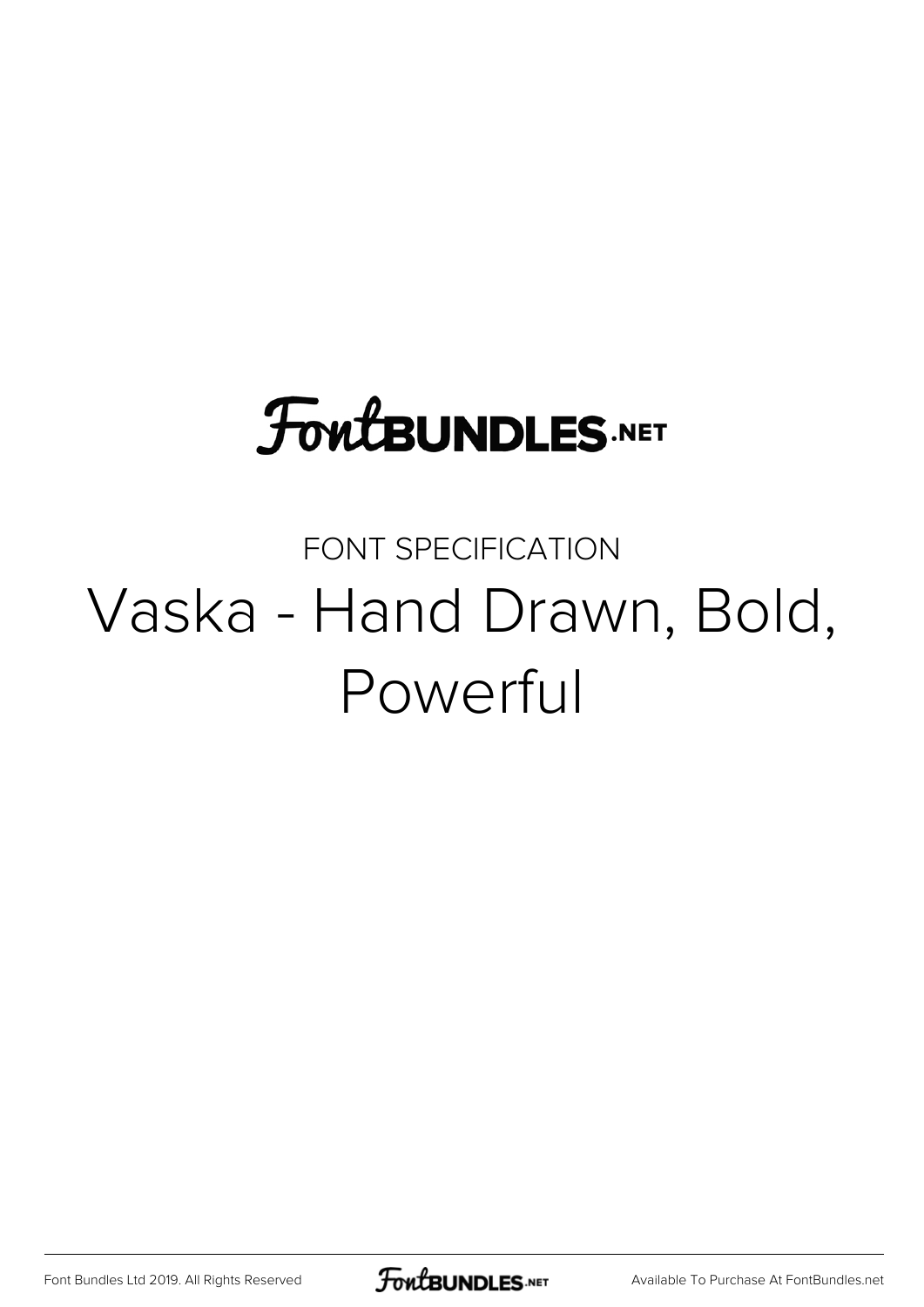

**Uppercase Characters** 

## ABCDEFGHIJKLMNOPQ RSTUVWXYZ

Lowercase Characters

## abcdefghijklmnopqrst UVWXYZ

**Numbers** 

#### 0123456789

Punctuation and Symbols



All Other Glyphs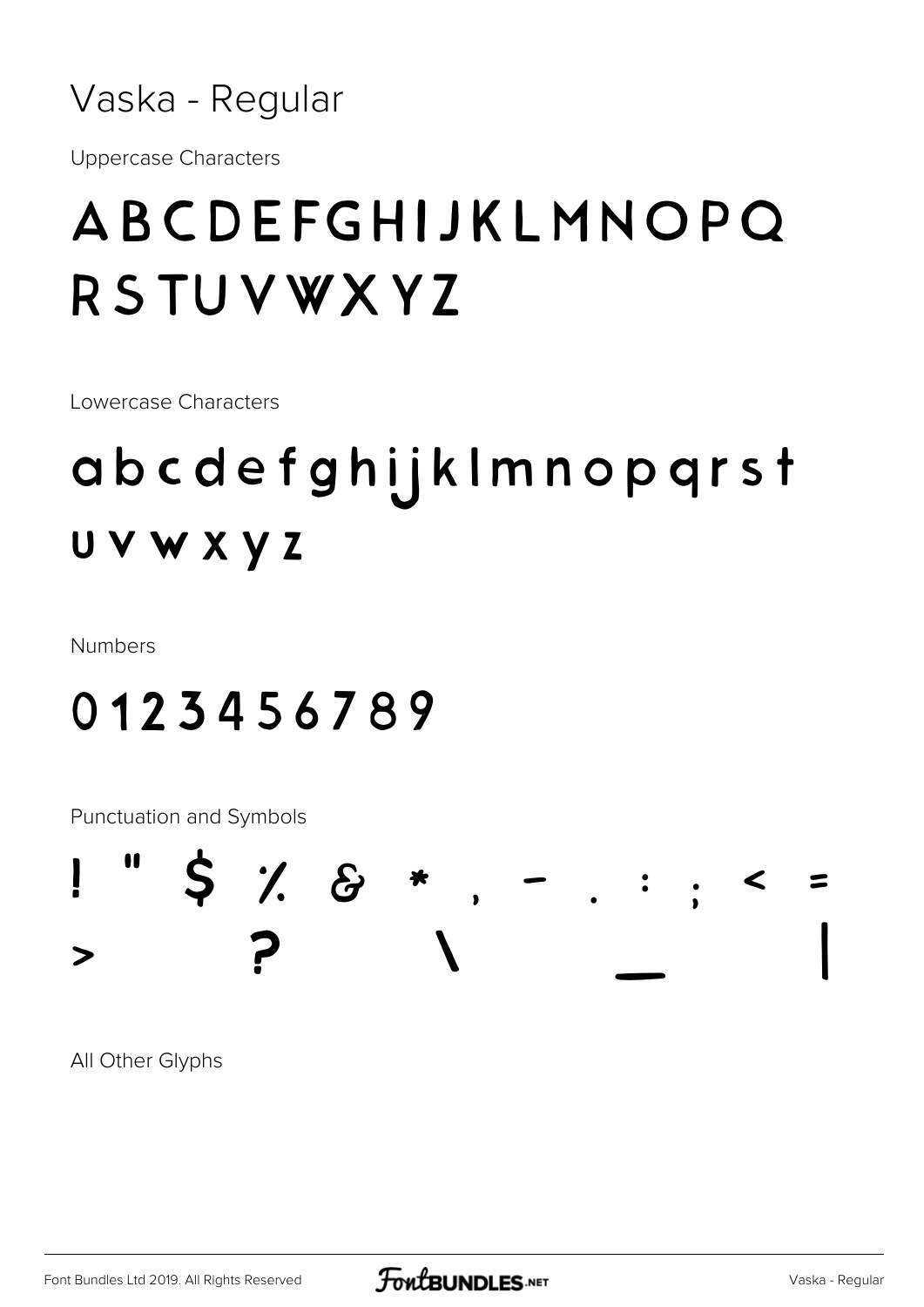# À Á Â Ã Ä Å Ç È É E E I I I I N O O Ô Õ Ö Ø Ù Ú Û Ü Ý s a a a a a a c e e e e i i i i n o ó ô õ ö ÷ ø ù ú û ü ý ÿ '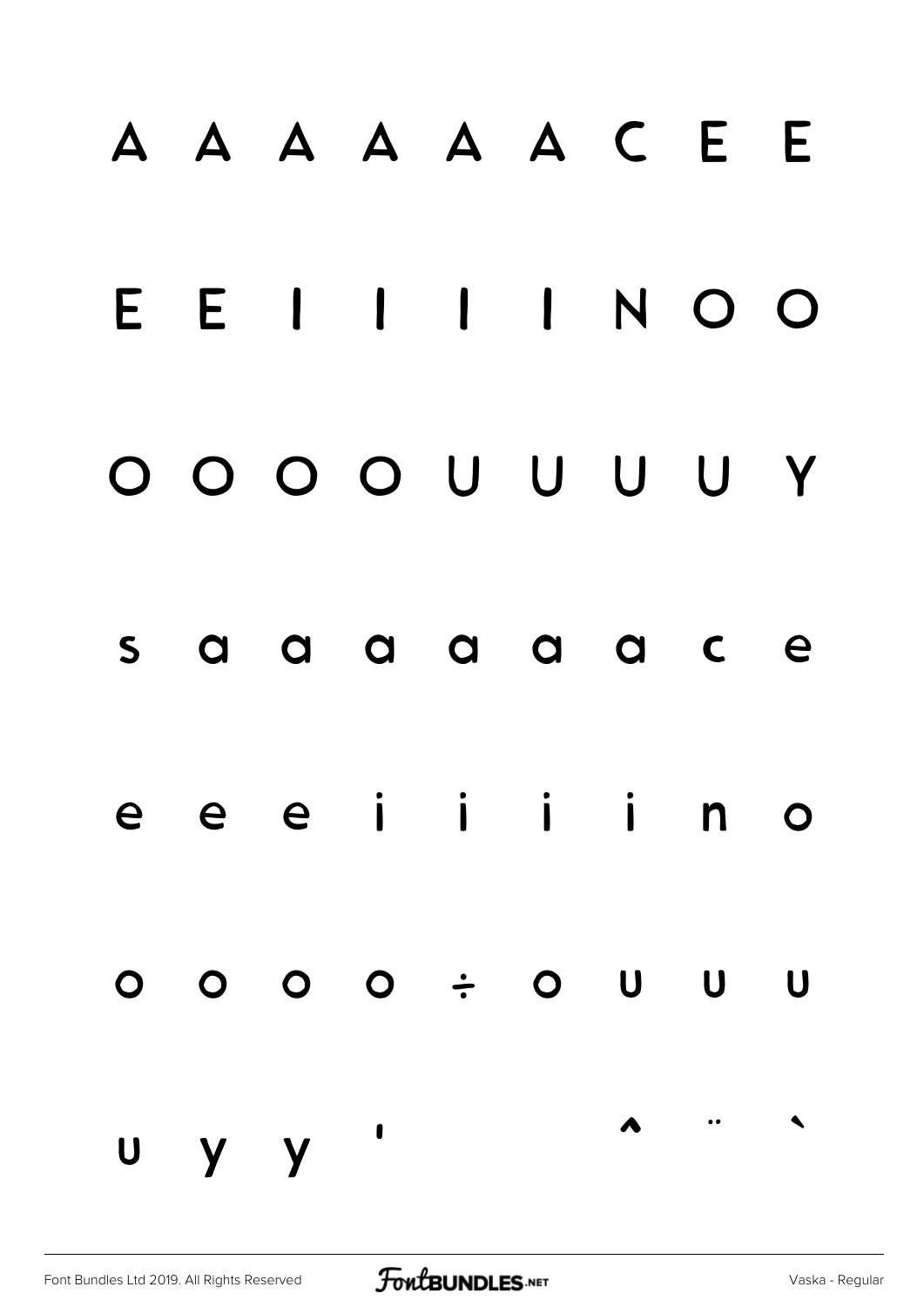#### $\overline{a}$  $s$   $\leftarrow$   $\leftarrow$   $\mathcal{H}$  and the  $g$  company

est co company

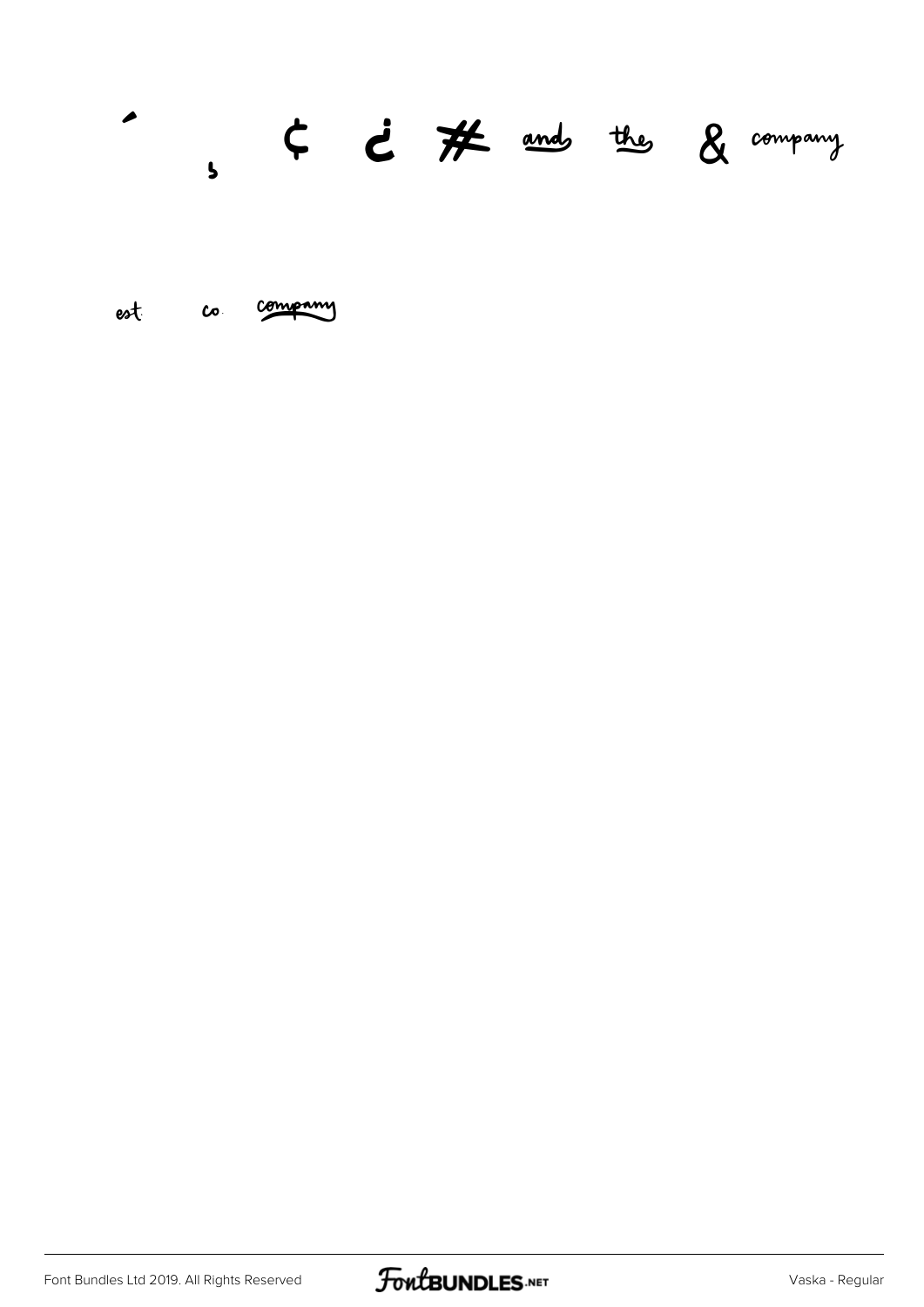#### Vaska Rough - Regular

**Uppercase Characters** 

### ABCDEFGHIJKLMNOPQ RSTUVWXYZ

Lowercase Characters

## abcdefghijklmnopqrst UVWXYZ

**Numbers** 

#### 0123456789

Punctuation and Symbols



All Other Glyphs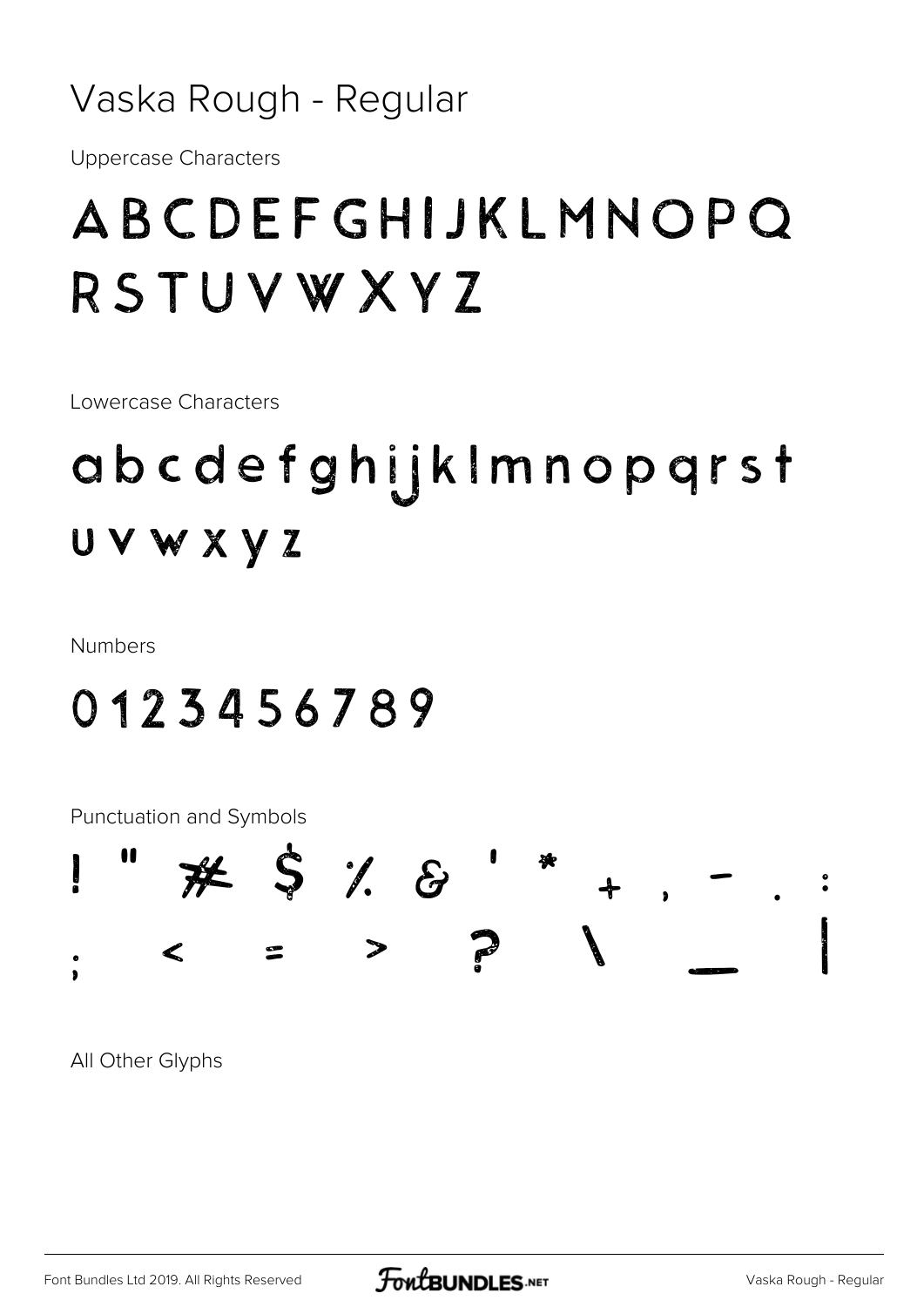# À Á Â Ã Ä Å Ç È É E E I I I I N O O Ô Õ Ö Ø Ù Ú Û Ü Ý s a a a a a a c e e e e i i i i n o ó ô õ ö ÷ ø ù ú û ü ý ÿ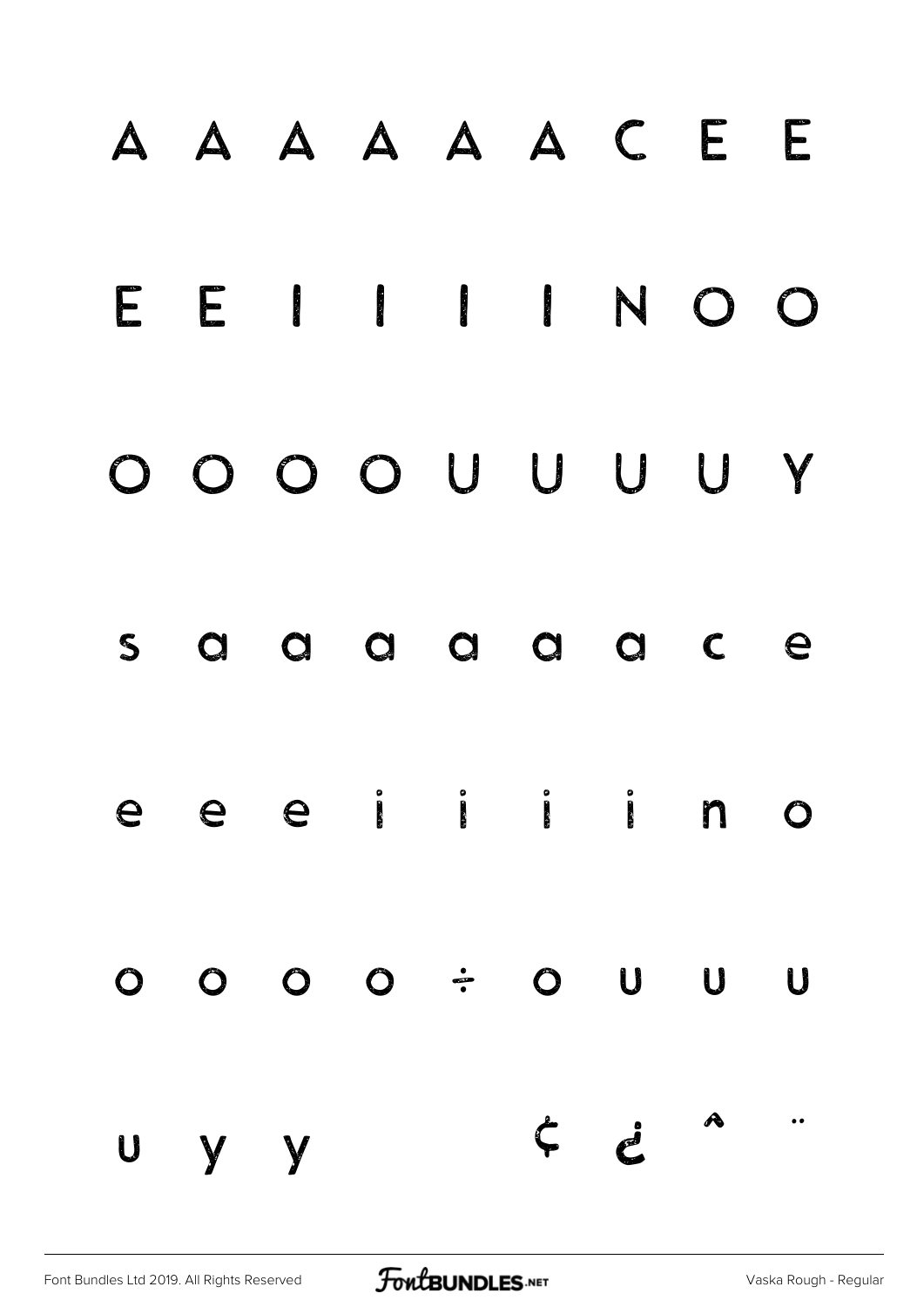

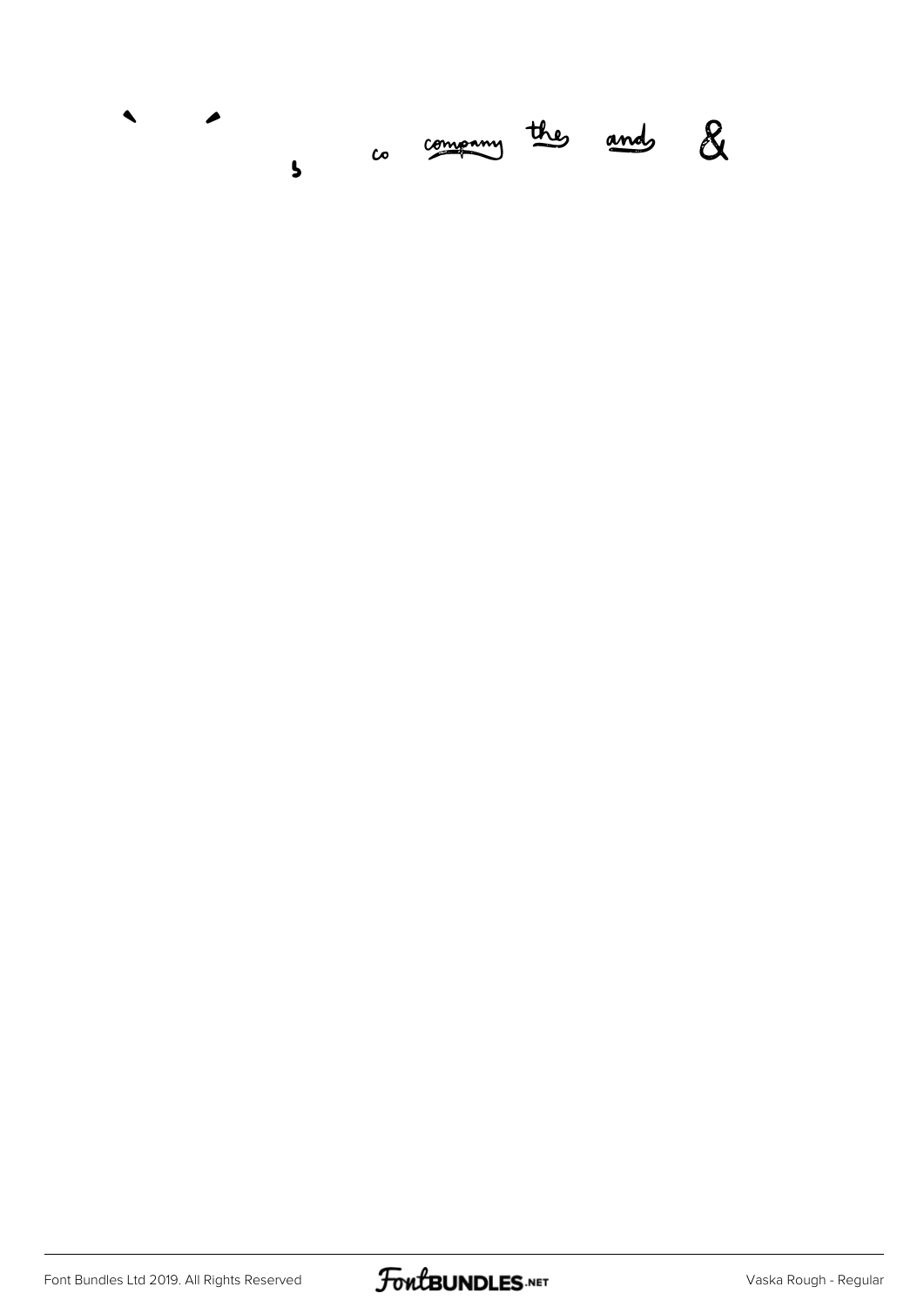#### Vaska Thin - Regular

**Uppercase Characters** 

### ABCDEFGHIJKLMNOPOR STUVWXYZ

Lowercase Characters

### abcdefghijklmnopqrstu vwxyz

**Numbers** 

#### 0123456789

**Punctuation and Symbols** 



All Other Glyphs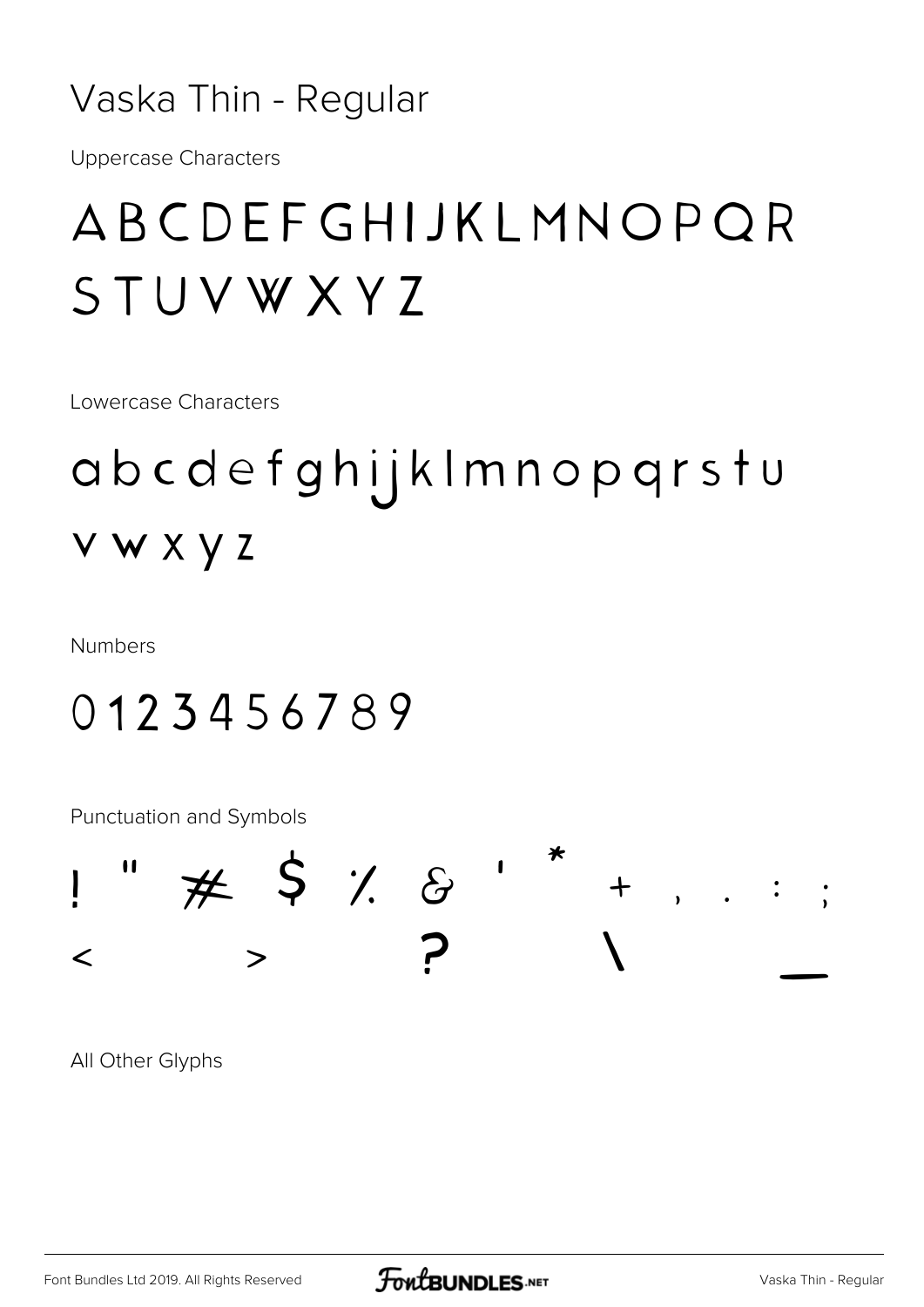# À Á Â Ã Ä Å Ç È É E E I I I I N O O Ô Õ Ö Ø Ù Ú Û Ü Ý s a a a a a a c e e e è i i i i n o ó ô õ ö ø ù ú û ü y y ÷ ¢ | ¿ ^